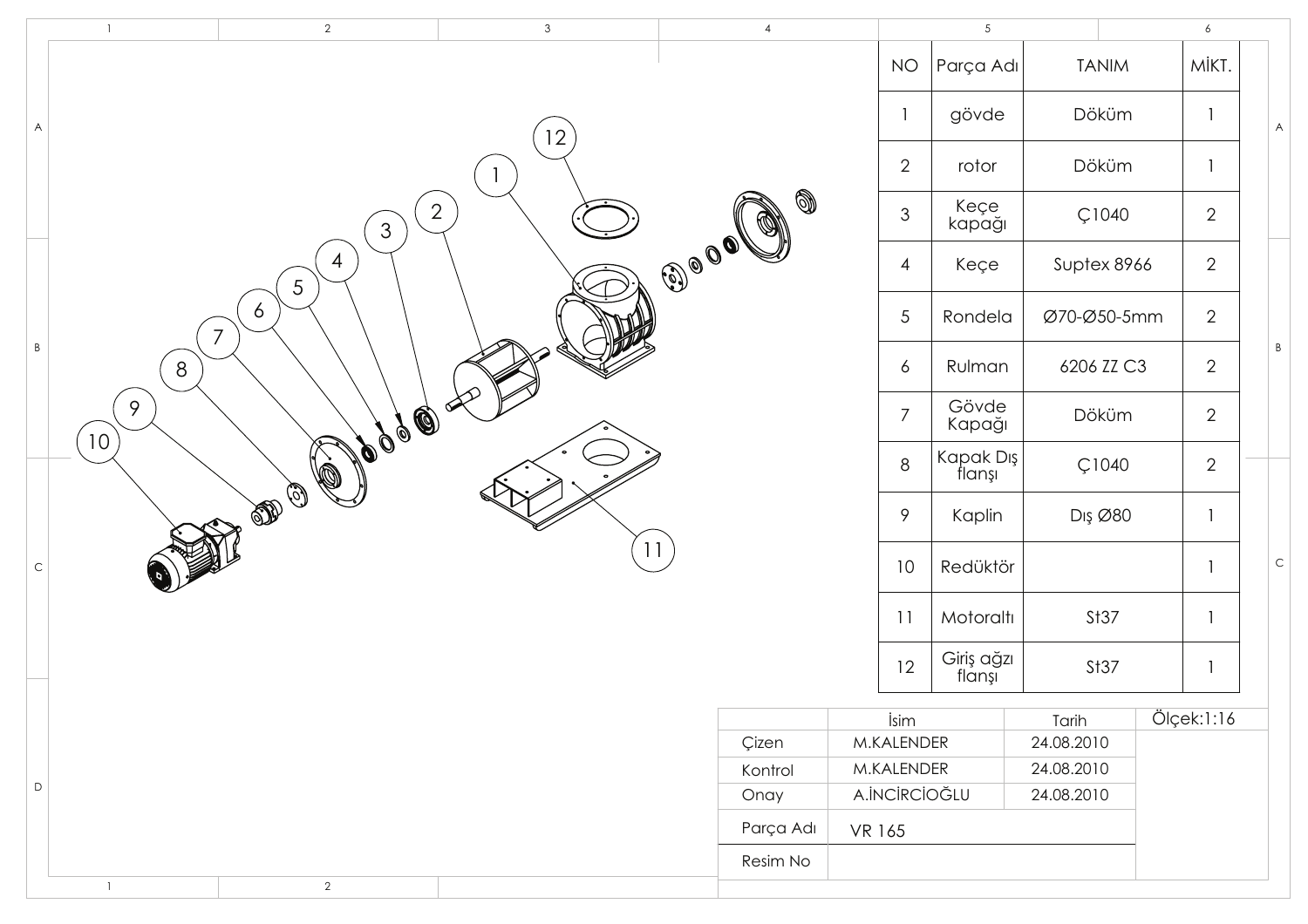|                | $\mathbf{1}$ | $\overline{2}$                       | $\mathbf{3}$                      | $\overline{4}$ | $\overline{5}$       |                                      | $\boldsymbol{6}$ |
|----------------|--------------|--------------------------------------|-----------------------------------|----------------|----------------------|--------------------------------------|------------------|
| $\overline{A}$ |              | $\circ$<br>Ο<br>-ol<br>۱o<br>$\circ$ |                                   |                |                      | $\overline{\mathbf{O}}$<br>$\bullet$ | $\mathsf{A}$     |
| $\mathsf B$    |              | $\Box$<br>$\emptyset$ 165            | 376                               |                | I<br>950             |                                      | $\, {\sf B}$     |
| $\mathsf{C}$   |              |                                      | $\bullet$<br>$\varphi$ 165<br>290 |                | Ĕ<br>$\bullet$       | <b>THE</b><br>$\bullet$              | $\mathsf C$      |
|                |              |                                      |                                   |                | İsim                 | Tarih                                | Ölçek:1:7        |
|                |              |                                      |                                   | Çizen          | M.KALENDER           | 24.08.2010                           |                  |
|                |              |                                      |                                   | Kontrol        | M.KALENDER           | 24.08.2010                           |                  |
| $\mathsf D$    |              |                                      |                                   | Onay           | <b>A.İNCİRCİOĞLU</b> | 24.08.2010                           |                  |
|                |              |                                      |                                   | Parça Adı      | VR 165               |                                      |                  |
|                |              |                                      |                                   | Resim No       |                      |                                      |                  |
|                | $\mathbf{1}$ | $\overline{a}$                       |                                   |                |                      |                                      |                  |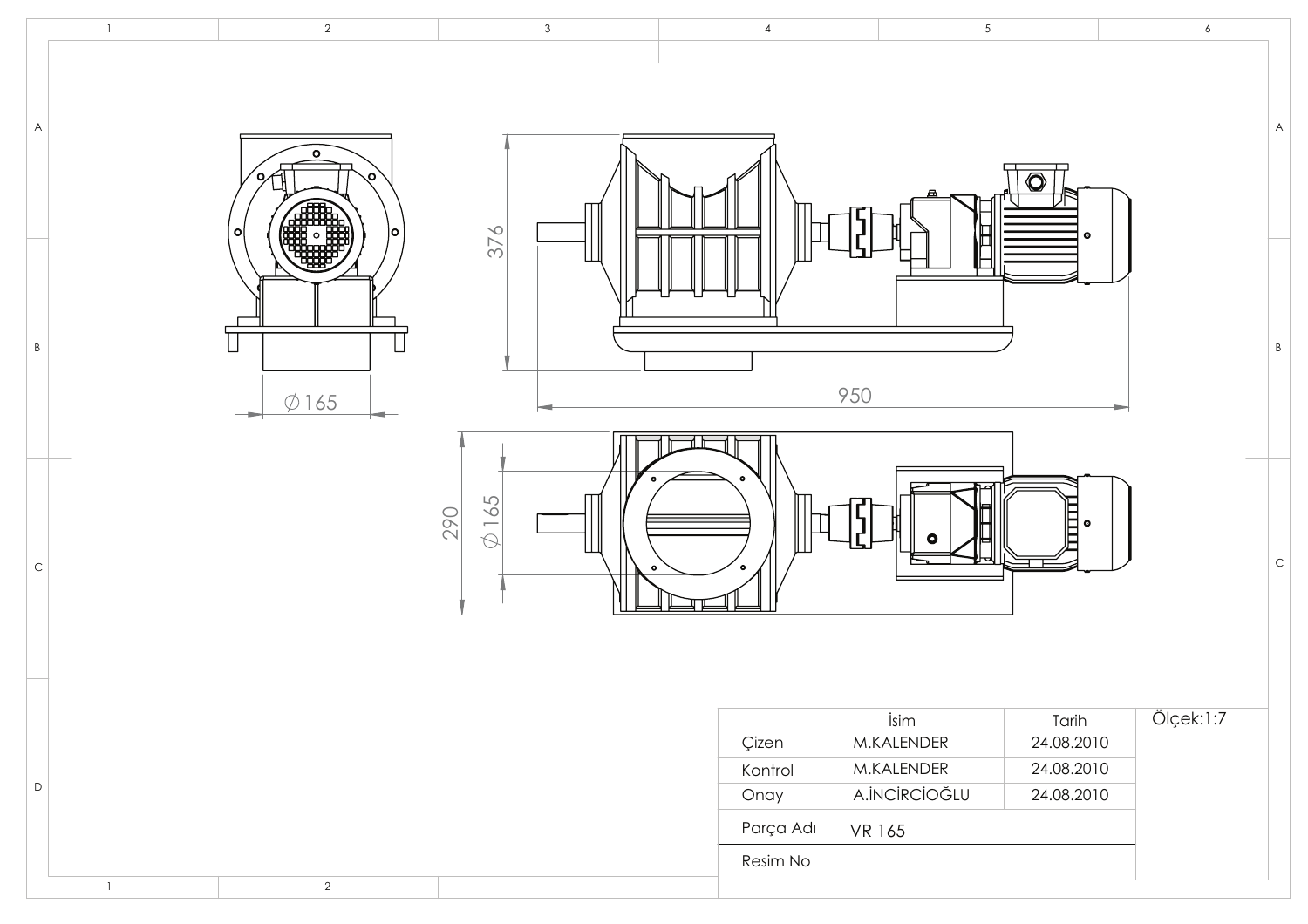|              | $\mathbf{1}$                         | $\sqrt{2}$                                       | $\mathbf{3}$ | $\sqrt{4}$                    |                          | $\overline{5}$ |                               |            | $\ddot{\phantom{0}}$     |             |
|--------------|--------------------------------------|--------------------------------------------------|--------------|-------------------------------|--------------------------|----------------|-------------------------------|------------|--------------------------|-------------|
|              |                                      |                                                  |              |                               | <b>No</b>                | Parça Adı      | Tanım                         |            | Adet                     |             |
| A            |                                      |                                                  |              |                               | $\overline{\phantom{a}}$ | Gövde          |                               |            |                          | A           |
|              |                                      |                                                  |              |                               | $\overline{2}$           | Rotor          |                               |            | $\overline{\phantom{a}}$ |             |
|              |                                      |                                                  |              | Q<br>$\textcircled{\small{}}$ | $\mathfrak 3$            | Motoraltı      |                               |            | $\overline{\phantom{a}}$ |             |
| $\, {\sf B}$ |                                      | $\sqrt{2}$                                       |              |                               | 4                        | Keçe           |                               |            | $2\,$                    | $\,$ B      |
|              |                                      | $\left( 3\right)$<br>$\bigcirc$<br>$\circled{5}$ |              |                               | $\sqrt{5}$               | Yatak          | <b>UCF 207</b>                |            | $\mathbf{2}$             |             |
|              | $\delta)$<br>$\widehat{\mathcal{J}}$ |                                                  |              |                               | 6                        | Kaplin         |                               |            | $\overline{\phantom{a}}$ |             |
| $\mathsf C$  |                                      | John St.                                         |              |                               | $\overline{7}$           | Redüktör       | EV 63/61~23d/d<br>1HP-1450d/d |            | $\overline{\phantom{a}}$ | $\mathsf C$ |
|              |                                      |                                                  |              |                               |                          |                |                               |            |                          |             |
|              |                                      |                                                  |              |                               | İsim                     |                | Tarih                         | Ölçek:1:15 |                          |             |
|              |                                      |                                                  |              | Çizen                         | M.KALENDER               |                | 25.08.2010                    |            |                          |             |
|              |                                      |                                                  |              | Kontrol                       | M.KALENDER               |                | 25.08.2010                    |            |                          |             |
| $\mathsf D$  |                                      | Onay                                             |              |                               | <b>A.İNCİRCİOĞLU</b>     |                | 25.08.2010                    |            |                          |             |
|              |                                      |                                                  |              | Parça Adı                     | VR 400x250               |                |                               |            |                          |             |
|              |                                      |                                                  |              | Resim No                      |                          |                |                               |            |                          |             |
|              | $\mathbf{1}$                         | $\overline{2}$                                   |              |                               |                          |                |                               |            |                          |             |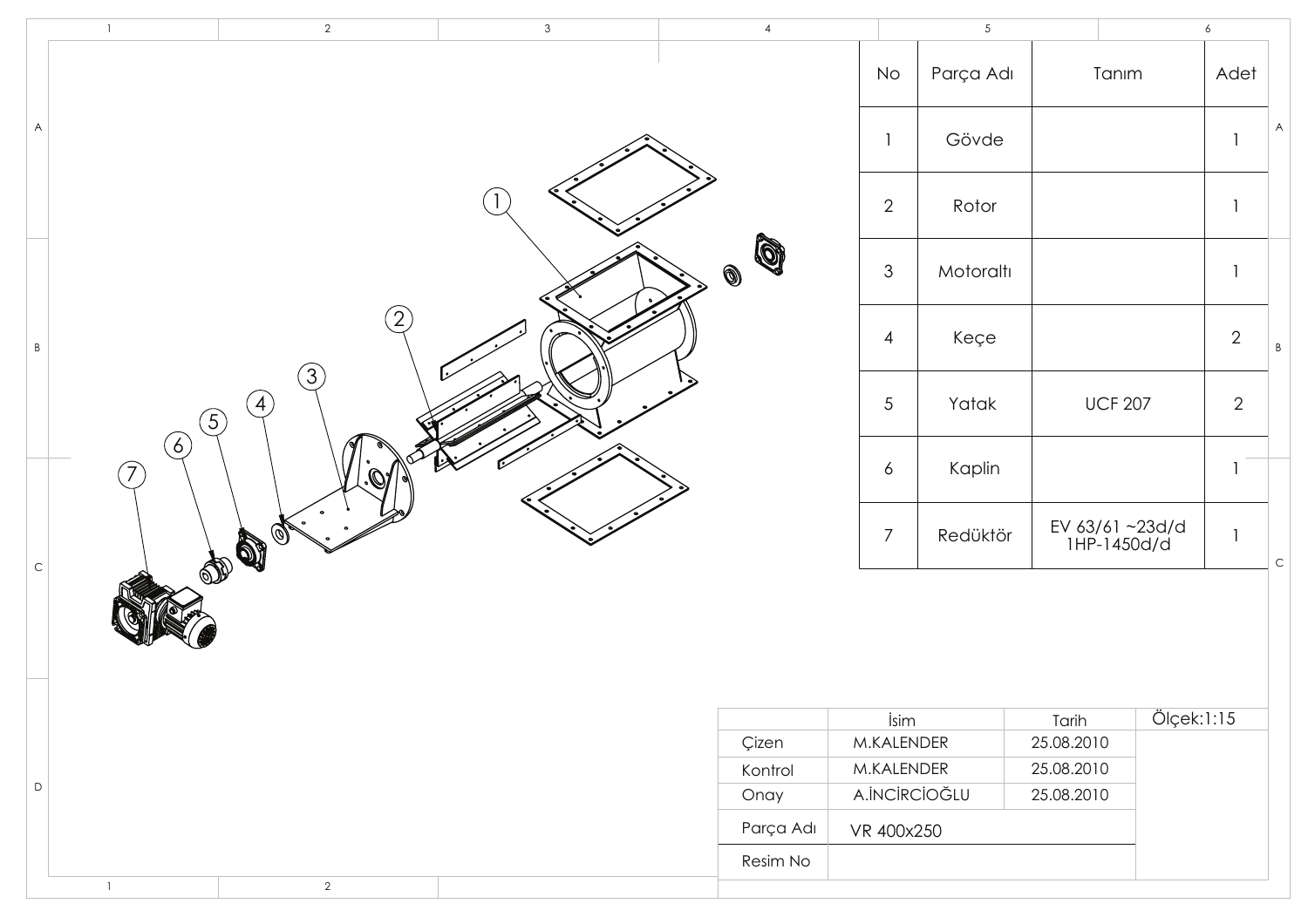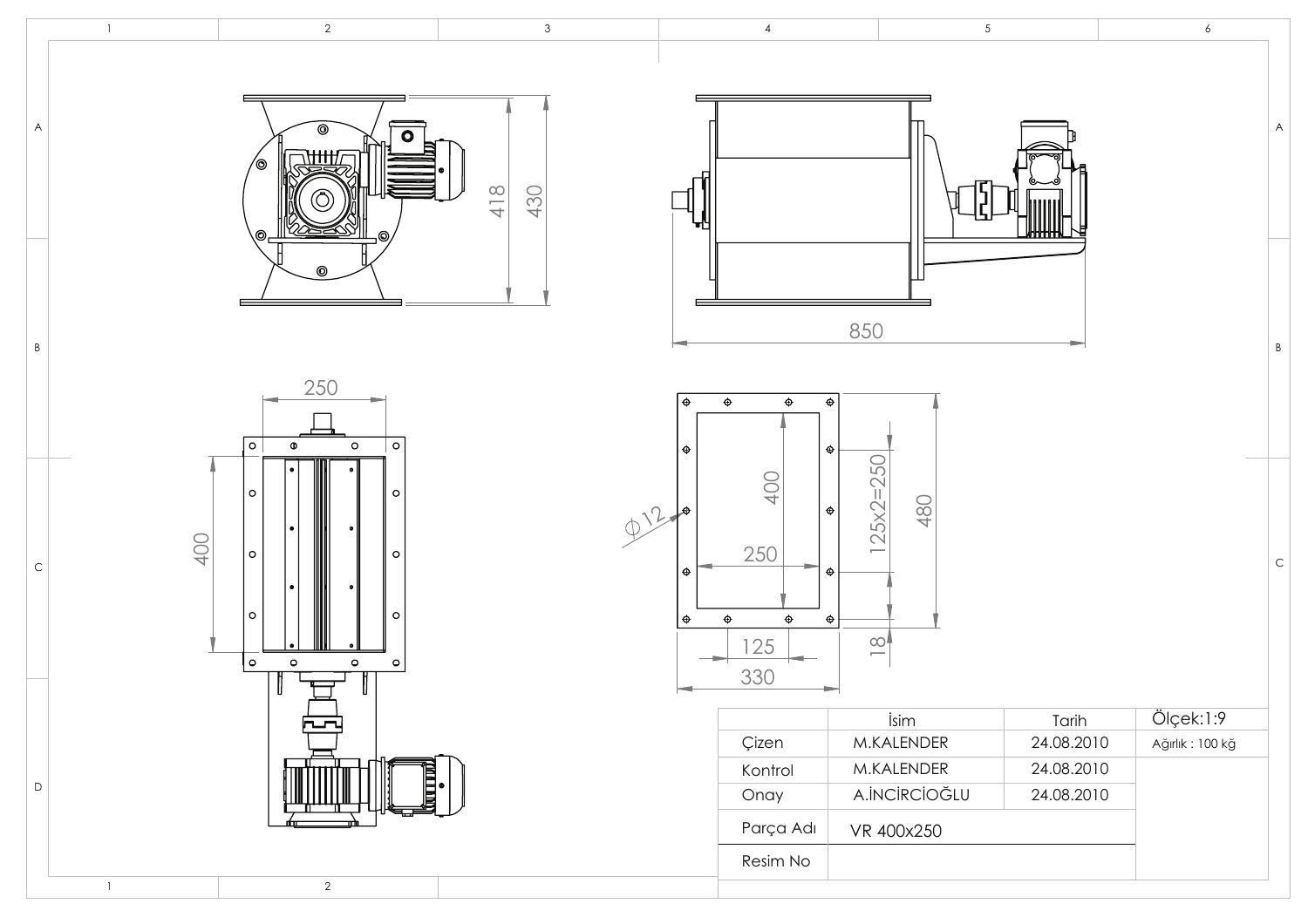|             | $\mathbf{1}$                                     | $\overline{2}$                     | $\mathbf{3}$ | $\overline{4}$                |                                    | $\overline{5}$ |                               |            | $\epsilon$               |                |
|-------------|--------------------------------------------------|------------------------------------|--------------|-------------------------------|------------------------------------|----------------|-------------------------------|------------|--------------------------|----------------|
|             |                                                  |                                    |              |                               | No                                 | Parça Adı      | Tanım                         |            | Adet                     |                |
| A           |                                                  |                                    |              |                               | $\mathbf{1}$                       | Gövde          |                               |            |                          | A              |
|             |                                                  |                                    |              |                               | $\overline{2}$                     | Rotor          |                               |            | $\mathbf{1}$             |                |
|             |                                                  |                                    |              | Q<br>$\textcircled{\small{}}$ | $\ensuremath{\mathsf{3}}$          | Motoraltı      |                               |            | $\overline{\phantom{a}}$ |                |
| $\,$ B      |                                                  | $\left( 2\right)$                  |              |                               | 4                                  | Keçe           |                               |            | $\sqrt{2}$               | $\overline{B}$ |
|             |                                                  | $\circled{3}$<br>$\left( 4\right)$ |              |                               | $\sqrt{5}$                         | Yatak          | <b>UCF 207</b>                |            | $\mathbf{2}$             |                |
|             | $\binom{5}{ }$<br>(6)<br>$\widehat{\mathcal{J}}$ | \Ø.                                |              |                               | 6                                  | Kaplin         |                               |            |                          |                |
| $\mathsf C$ |                                                  | <b>DI</b>                          |              |                               | $\overline{7}$                     | Redüktör       | EV 63/61~23d/d<br>1HP-1450d/d |            | $\mathbf{1}$             | $\mathsf C$    |
|             | 眺                                                |                                    |              |                               |                                    |                |                               |            |                          |                |
|             |                                                  |                                    |              |                               | isim                               |                | Tarih                         | Ölçek:1:16 |                          |                |
|             |                                                  |                                    |              | Çizen                         | M.KALENDER                         |                | 25.08.2010                    |            |                          |                |
|             |                                                  |                                    |              | Kontrol                       | M.KALENDER<br><b>A.İNCİRCİOĞLU</b> |                | 25.08.2010                    |            |                          |                |
| $\mathsf D$ |                                                  |                                    |              | Onay                          |                                    |                | 25.08.2010                    |            |                          |                |
|             |                                                  |                                    |              | Parça Adı                     | VR 600x300                         |                |                               |            |                          |                |
|             |                                                  |                                    |              | Resim No                      |                                    |                |                               |            |                          |                |
|             | $\mathbf{1}$                                     | $\overline{2}$                     |              |                               |                                    |                |                               |            |                          |                |